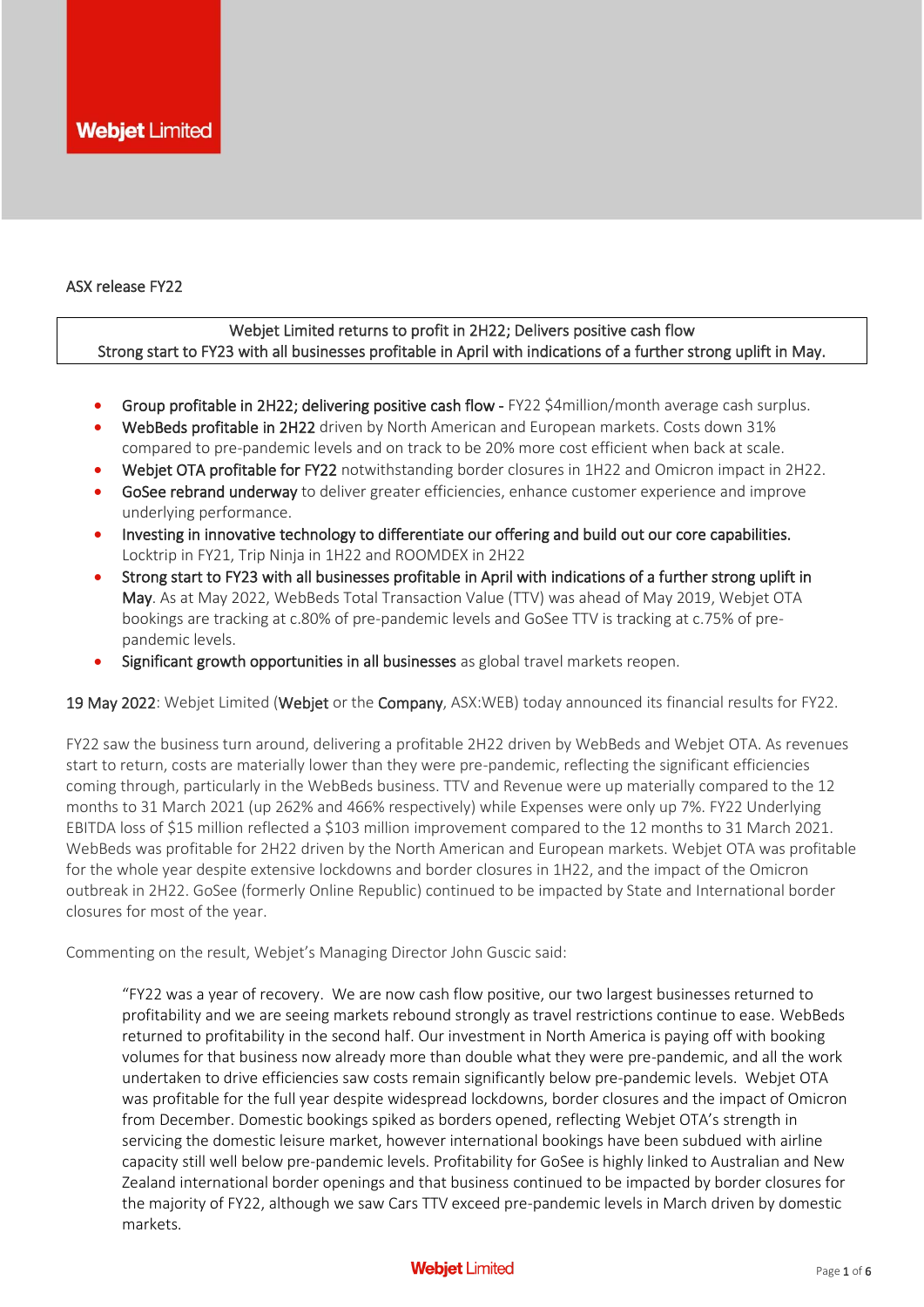The year has also been one of incredible and unprecedented industry challenges consequent upon the chaotic changes in travel plans and restrictions which have put all travel industry service levels under enormous stress. We acknowledge the special cooperation of our global industry partners as we endeavour to minimise disruption. And we are particularly thankful for the flexibility and understanding of all our customers as Webjet continues to add extra resources and processes to cater for markets that are now rebounding strongly."

## GROUP PERFORMANCE

The table below shows results for Webjet's Statutory Result and Underlying Operations <sup>(1)</sup> for the FY22 and FY21 period.

|                                             |                                    | <b>Statutory Result</b>           | Underlying Operations <sup>(1)</sup> |                                   |  |  |
|---------------------------------------------|------------------------------------|-----------------------------------|--------------------------------------|-----------------------------------|--|--|
| <b>Webjet Group</b>                         | <b>FY22</b><br>12 months to Mar-22 | <b>FY21</b><br>9 months to Mar-21 | <b>FY22</b><br>12 months to Mar-22   | <b>FY21</b><br>9 months to Mar-21 |  |  |
| πv                                          | \$1.638m                           | \$453m                            | \$1.638m                             | \$453m                            |  |  |
| Revenue $(2)$                               | \$138.0m                           | \$38.5m                           | \$138.0m                             | \$38.5m                           |  |  |
| Operating expenses                          | ( \$153.0m)                        | (594.8m)                          | (5153.0m)                            | (594.8m)                          |  |  |
| Non-operating expenses                      | ( \$18.2m)                         | (569.0m)                          |                                      |                                   |  |  |
| Share based payment expenses                | (59.6m)                            | (54.1m)                           | ٠                                    | ۰                                 |  |  |
| <b>EBITDA</b>                               | (542.8m)                           | (5129.4m)                         | (515.0m)                             | (556.3m)                          |  |  |
| Depreciation and amortisation               | ( \$25.4m)                         | (\$18.2m)                         | (525.4m)                             | ( \$18.2m)                        |  |  |
| Acquisition amorisation (AA) <sup>(3)</sup> | (\$18.0m)                          | (\$15.1m)                         | ۰                                    | ۰                                 |  |  |
| Net interest costs                          | ( \$18.7 <sub>m</sub>              | ( \$14.9m)                        | (57.1m)                              | (59.3m)                           |  |  |
| Income tax benefit                          | \$19.9m                            | \$21.0m                           | \$9.1m                               | \$16.3m                           |  |  |
| <b>NPAT</b> (before AA)                     | (567.0m)                           | (5141.5m)                         | n/a                                  | n/a                               |  |  |
| <b>NPAT</b>                                 | (585.0m)                           | (5156.6m)                         | (538.4m)                             | (567.5m)                          |  |  |
| EPS (before AA)                             | $(17.7$ cents)                     | $(41.8 \text{ cents})$            | n/a                                  | n/a                               |  |  |
| <b>EPS</b>                                  | $(22.4 \text{ cents})$             | $(46.2 \text{ cents})$            | (10.1 cents)                         | $(19.9 \text{ cents})$            |  |  |
| Effective Tax Rate (excl AA)                | 22.9%                              | 12.9%                             | n/a                                  | n/a                               |  |  |
| <b>Effective Tax Rate</b>                   | 19.0%                              | 11.8%                             | 19.2%                                | 19.5%                             |  |  |

1) Underlying Operations –excludes non-operating expenses, Share Based Payment expenses, Acquisition Amortisation and Convertible Notes interest. FY21 comparative restated to reflect the same

2) Excludes interest income

3) Acquisition Amortisation -includes charges relating to amortisation of intangibles acquired through acquisition

Statutory Result includes \$18.2 million non-operating expenses, of which \$14 million relate to the write-off of the Online Republic brand, and \$8.8 million for ERP implementation costs, which are critical to driving further efficiencies in the WebBeds business.

Group FY22 results show the 12 months to 31 March 2022 while FY21 results show the 9 months to 31 March 2021 (reflecting the move to the new March year end in that period). It is therefore not useful to provide a comparative discussion of overall Group performance between the two periods.

# CAPITAL POSITION

- *Working capital continues to improve*: cash surplus of \$4 million per month (FY21: \$5.5 million per month average cash burn)
- *Cash position remains strong*: \$434 million cash as at 31 March 2022.
- Payment of deferred FY20 interim dividend and investments in Locktrip<sup>1</sup>, Trip Ninja and ROOMDEX were made during the year.

<sup>&</sup>lt;sup>1</sup> Completion April 2021.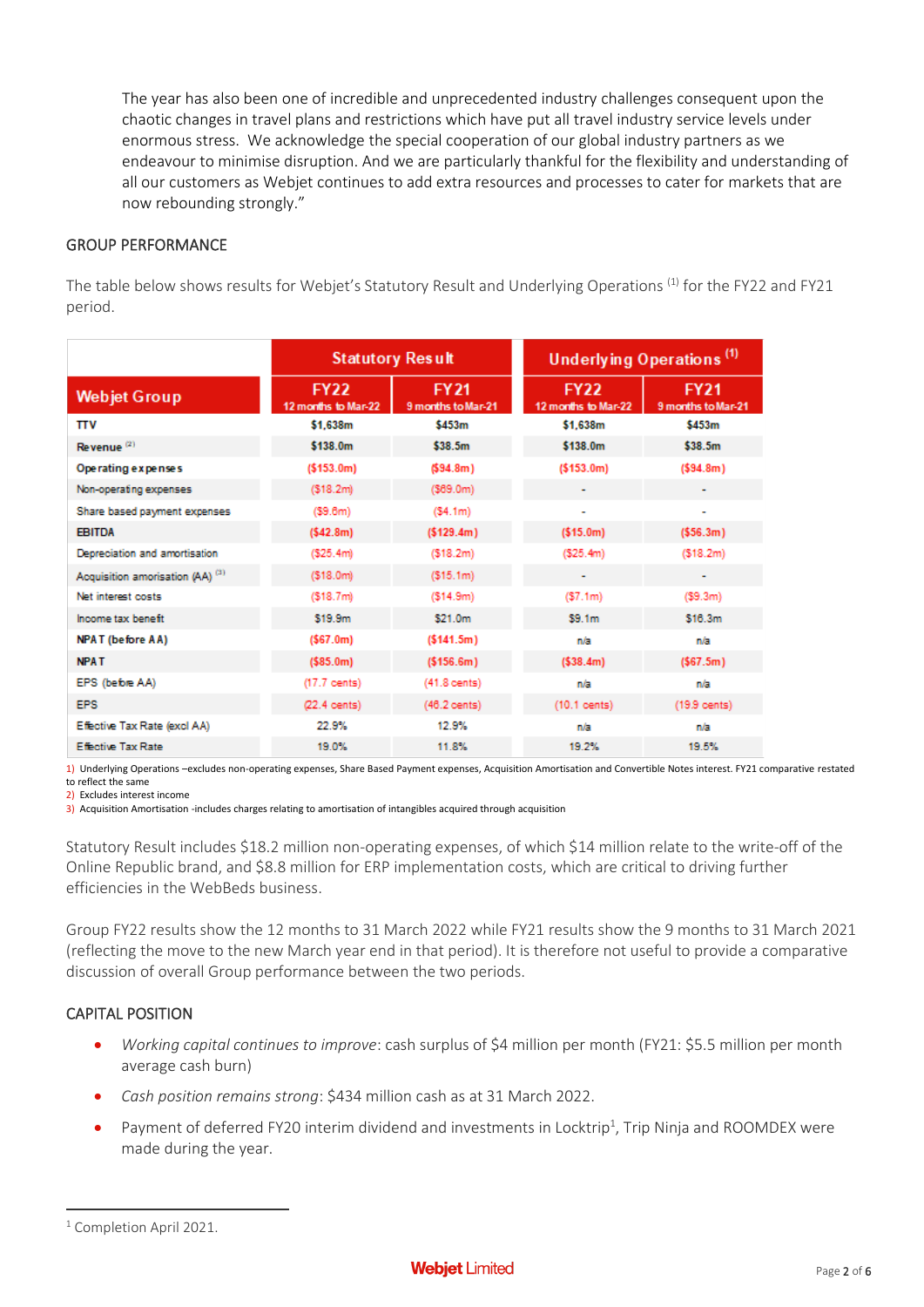# OUTLOOK

Webjet is intent on capitalising on travel recovery and we see significant growth potential in all our businesses as travel markets reopen.

Commenting on the outlook, John Guscic said

"The demand for travel after two years of massive restrictions as the world grappled with the global pandemic is showing the resilience, flexibility and the essential nature of travel in everyone's lives. The quest for exploration, the desire for adventure, and the longing to see friends and families has never been higher.

In addition to the strong signs of demand we see demonstrated through our daily customer search activity, we are also seeing demonstrable indicators of confidence in the recovery from our supply partners as they invest in capacity for the future. For example, Qantas, Virgin and Rex have all placed orders for new aircraft, and Bonza has announced its launch into the Australian domestic market. We are also seeing major hotel and resort rebound with over US\$68 billion in global hotel investment in CY2021<sup>2</sup>, and an anticipated 2,805 hotels with 428,037 new rooms to open in 2022<sup>3</sup>. We continue to observe the progressive restoration of travel patterns as domestic and international borders open.

Trading continues to improve on the back of increased demand and opening borders. First quarter trading for the Group is currently tracking well ahead of 4Q22 at Bookings, TTV, Revenue and EBITDA levels. April was our most profitable month since the pandemic began with all of our businesses delivering profits. May's profitability is expected to significantly exceed that of April.

WebBeds TTV volumes for May 2022 are tracking above pre-pandemic period. Fourteen of the Top 25 markets are now trading at or above pre-pandemic booking volumes, although some markets continue to have meaningful restrictions, particularly in Asia Pacific. Our focus on driving efficiencies means that as at May, WebBeds is back at pre-pandemic booking volumes and costs are more than 20% lower than prepandemic levels, despite global wage pressures.

We have seen strong bookings momentum for Webjet OTA as Omicron settles and international tourism recommences with total Bookings for May tracking at c.80% of pre-pandemic levels. Webjet continues to extend its lead as the #1 Online Travel Agent in AU/NZ and we are excited by the growth opportunities we see in international flights and in particular by what Trip Ninja technology will allow us to offer in that space.

The reopening of international borders has also seen GoSee TTV increase, with May TTV tracking at c.75% of pre-pandemic levels. We are intent on transforming GoSee by bringing a more focused, growth-oriented strategy.

During the year we took advantage of attractive market conditions to acquire 100% of Trip Ninja and 49% of ROOMDEX. We believe strategic investments in complementary adjacent businesses that help build out our core capabilities will be an important part of our strategy going forward. Not only will they increase user satisfaction, these solutions will drive additional relevancy with our customers and partners.

Based on current bookings trajectory the Group remains on track of be back at pre-pandemic bookings volumes by 2H23 – October 2022 to March 2023. We believe there are significant growth opportunities in all our businesses and are excited for what the future holds."

<sup>2</sup> <https://www.jll.com.sg/content/dam/jll-com/documents/pdf/research/global/global-hotel-investment-outlook-2022.pdf>

<sup>3</sup> https://lodgingeconometrics.com/at-year-end-2021-global-hotel-construction-pipeline-counts-essentially-even-year-overyear/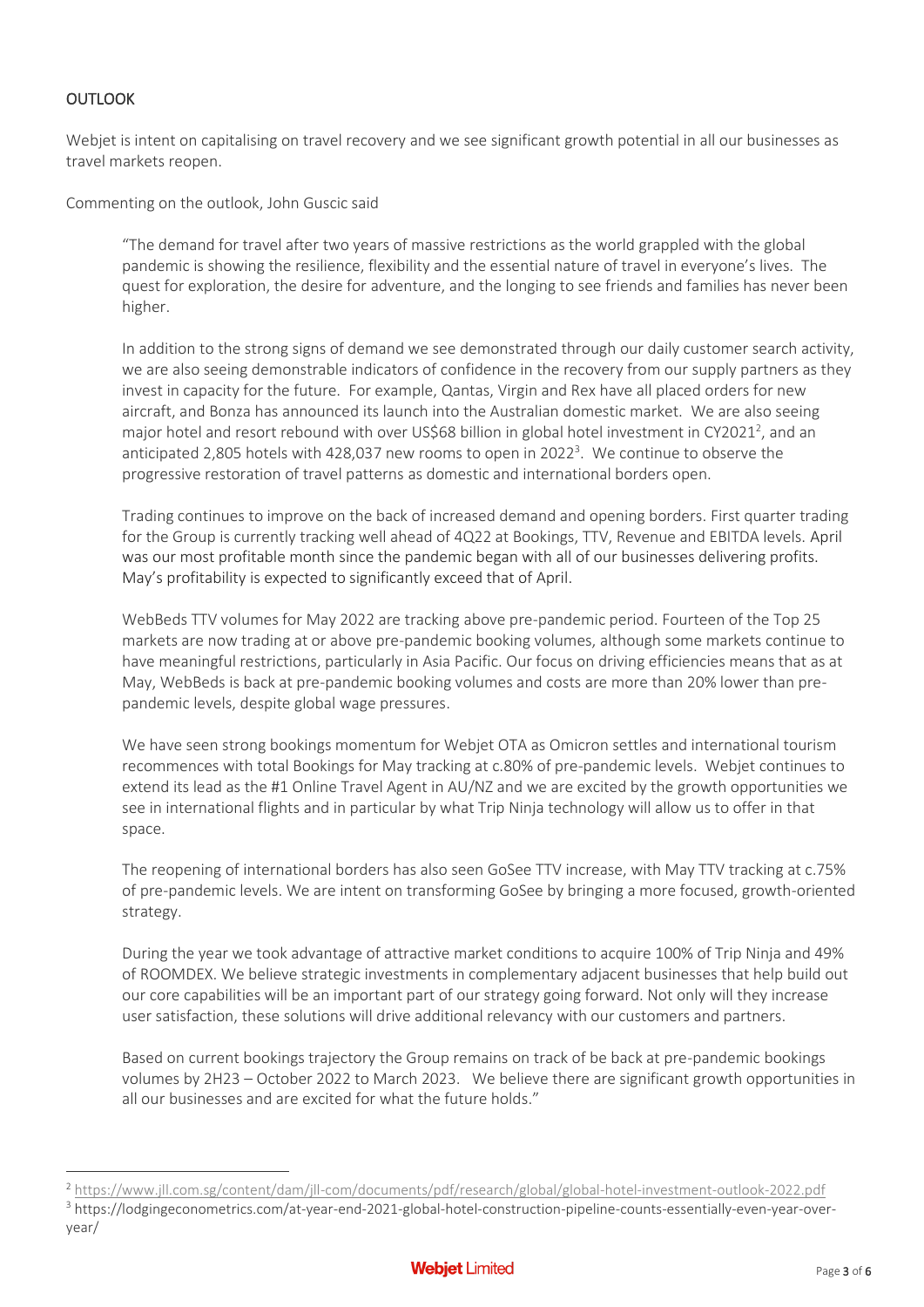Commenting on dividends, Chair Roger Sharp said:

"While Webjet has significant cash reserves, we continue to watch cash, cash flow and debtor risk very closely. We are starting to see strong cash inflows as major travel markets open again, and the Company is back to being cash flow positive. We paid the deferred FY20 interim dividend during the year however given the inherent uncertainty that still remains, we have not declared a dividend for FY22."

The Company is not providing any FY23 earnings guidance. As markets continue to recover, pre-pandemic seasonal earnings patterns for WebBeds, Webjet OTA and GoSee are expected to return. The Company's AGM is scheduled to be held on 31 August 2022.

This announcement has been approved for release to the ASX by the Board of Directors.

For further information:

Investors Carolyn Mole +61 3 9828 9754 carolyn.mole@webjet.com.au

## Media

Please contact the History Will Be Kind team at Webjet@historywillbekind.com.au or call on (+61) 02 8046 4848.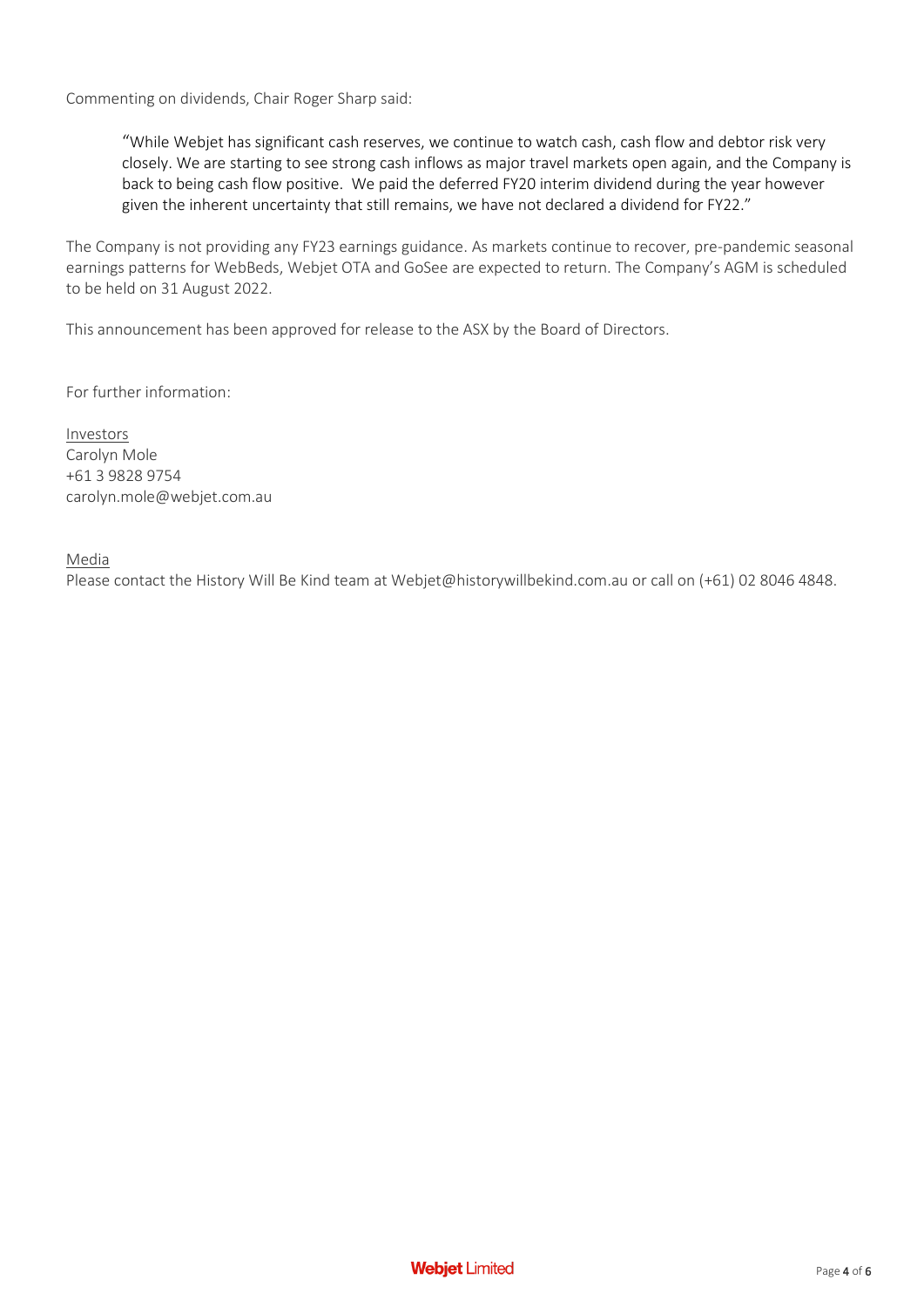#### BUSINESS UNIT PERFORMANCE

#### **WebBeds**

Bookings, TTV and Revenue are increasing as more markets open. 2H22 Bookings were up 35% compared to 1H22, while TTV was up 53% and Revenue was up 63%. FY22 Booking volumes were 60% of pre-Covid levels. FY22 Expenses were down 31% compared to pre-Covid levels and down 6%<sup>(1)</sup> compared to the previous comparable period despite higher staff costs in FY22. TTV margins continue to improve driven by the increasing contribution from Europe during 2H22. All regions were profitable for 2H22 except Asia-Pacific as several large markets remained closed to international tourism.

|                              |                  | 12 months ending 31-March | 12 months ending |                  |                  |  |
|------------------------------|------------------|---------------------------|------------------|------------------|------------------|--|
| <b>WebBeds</b>               | 1H <sub>22</sub> | 2H22                      | <b>FY22</b>      | 31-Mar-21 (FY21) | 31-Dec-19 (CY19) |  |
| Bookings ('000s)             | 1,086            | 1,464                     | 2,551            | 749              | 4.274            |  |
| <b>Average Booking Value</b> | \$401            | \$454                     | \$432            | \$277            | \$605            |  |
| <b>TTV</b>                   | \$436m           | \$665m                    | \$1.101m         | \$207m           | \$2,588m         |  |
| Revenue                      | \$32.6m          | \$53.0m                   | \$85.6m          | \$6.0m           | \$226.9m         |  |
| <b>Expenses</b>              | \$43.0m          | \$47.2m                   | \$90.2m          | \$96.0m          | \$130.6m         |  |
| <b>EBITDA</b>                | (\$10.4m)        | \$5.8m                    | (\$4.6m)         | (S90.0m)         | \$96.3m          |  |
| <b>TTV / Revenue Margin</b>  | 7.5%             | 8.0%                      | 7.8%             | 2.9%             | 8.8%             |  |
| <b>EBITDA Margin</b>         | n/a              | 11.0%                     | n/a              | n/a              | 42.4%            |  |

**The comparative unaudited FY21 period shows the 12 months ending 31 March 2021 and CY19 shows the 12 months ending 31 December 2019 (i.e., pre-Covid)** 1) FY21 expenses include staff salaries at 80% from April to October 2020.

## Webjet OTA

FY22 Bookings were up 79% and TTV was up 86% compared to the previous comparable period. FY22 Bookings were 42% of pre-Covid levels - 1H22 was impacted by lockdowns and border closures and 2H22 by the impact of the Omicron outbreak. FY22 TTV margins compared to pre-Covid levels reflect the loss of overrides and commissions payable on international travel. FY22 Expenses were down 64% compared to pre-Covid levels reflecting the highly scalable cost base - approximately 80% of Expenses are variable and able to be scaled in line with demand.

|                              |                  | 12 months ending 31-March | 12 months ending  |                  |                  |  |
|------------------------------|------------------|---------------------------|-------------------|------------------|------------------|--|
| <b>Webjet OTA</b>            | 1H <sub>22</sub> | 2H22                      | <b>FY22</b>       | 31-Mar-21 (FY21) | 31-Dec-19 (CY19) |  |
| Bookings ('000s)             | 296              | 366                       | 662               | 370              | 1,575            |  |
| <b>Average Booking Value</b> | \$620            | \$669                     | \$647             | \$621            | \$890            |  |
| <b>TTV</b>                   | \$184m           | \$245m                    | \$428m            | \$230m           | \$1,402m         |  |
| Revenue                      | \$18.2m          | \$23.7m                   | \$41.9m           | \$15.5m          |                  |  |
| <b>Expenses</b>              | \$14.5m          | \$17.9m                   | \$32.5m           | \$21.9m          | \$89.7m          |  |
| <b>EBITDA</b>                | \$3.6m           | \$5.8m                    | \$9.4m<br>(S6.3m) |                  | \$61.5m          |  |
| <b>TTV / Revenue Margin</b>  | 9.9%             | 9.7%                      | 6.8%<br>9.8%      |                  | 10.8%            |  |
| <b>EBITDA Margin</b>         | 20.1%            | 24.4%                     | 22.5%             | n/a<br>40.7%     |                  |  |

**The comparative unaudited FY21 period shows the 12 months ending 31 March 2021 and CY19 shows the 12 months ending 31 December 2019 (i.e., pre-Covid)**